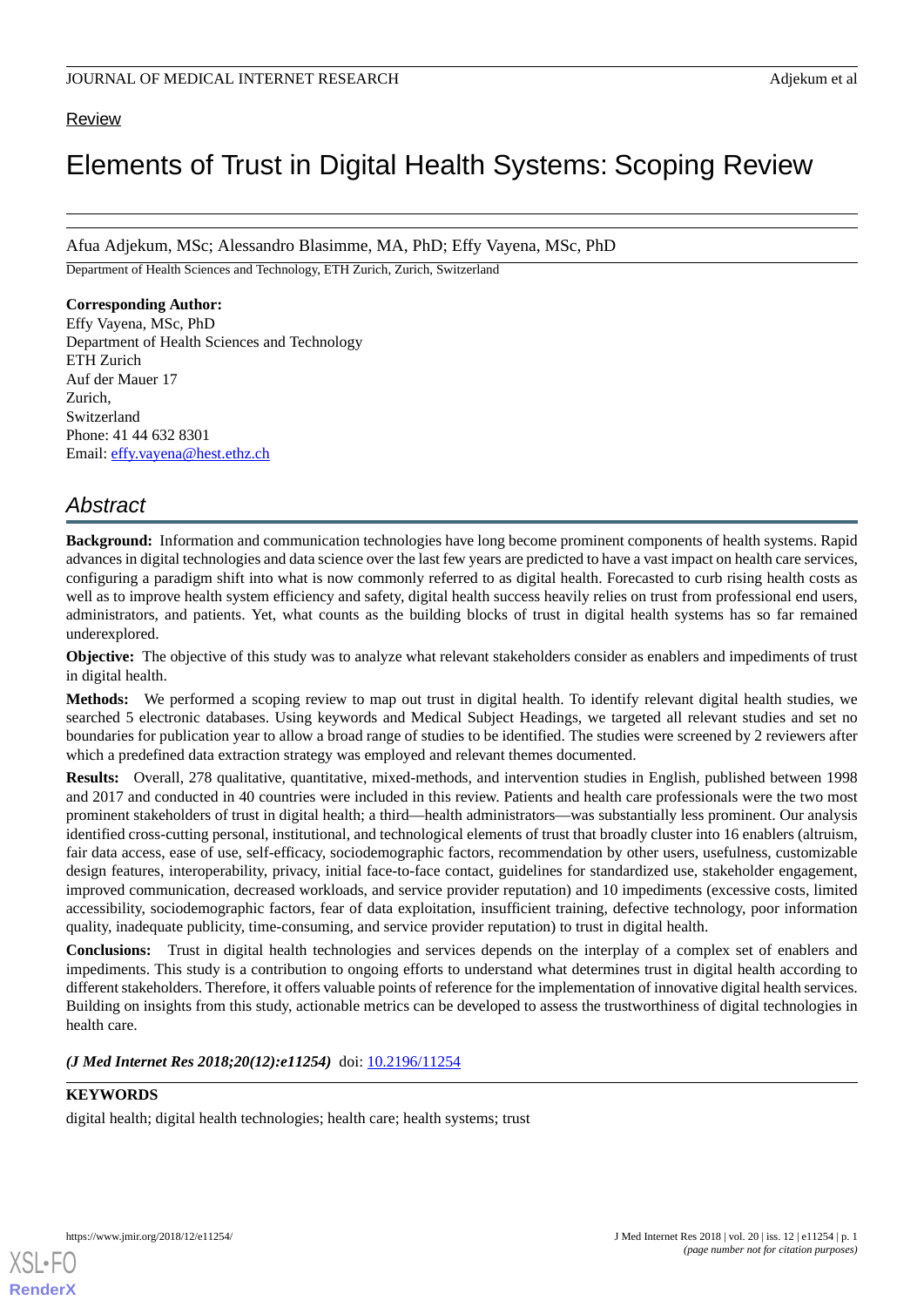# *Introduction*

# **Background**

Digital health broadly refers to the use of information and communication technologies to improve human health, health care services, and wellness for both individuals and populations [[1](#page-7-0)[,2](#page-7-1)]. It has been argued that the capacity to collect, store, and analyze extensive amounts of health data is the chief driving force of digital health [\[3](#page-7-2)]. The accessibility of such data is rejuvenating the process involved in diagnosing, managing, and treating disease, thus exceeding the conventional boundaries of how health care institutions and providers operate. A case in point is the myriad number of smartphone apps that allow patients to seamlessly monitor various aspects of their health care beyond the confines of a health care institution [[1\]](#page-7-0).

There is currently no consensus on a definition for digital health. The term "digital medicine" for instance, resembles digital health, as it also refers to the use of digital technologies such as biosensors and smartphones to refine and individualize medicine [[4\]](#page-7-3). Given how they are often described, electronic health, mobile health (mHealth), telecare, and telehealth could also be used interchangeably with digital health [[5\]](#page-7-4). This ambiguity calls for a need to generate an inclusive definition that captures the different terms that may be used to portray digital health.

The US Food and Drug Administration (FDA) depicts digital health as comprising of mHealth, wearable devices, telehealth, telemedicine, personalized medicine, electronic health records (EHRs), and health information technology (IT) [[6\]](#page-7-5). In this review, we adopt this as our working definition of digital health. Throughout this paper, the term "digital health" refers to all of the aforementioned categories. So far, there has been a prolific development of digital health technologies, and the value of such ventures continues to rise at a steady pace. In 2017 alone, the global net worth of the digital health industry was estimated at US \$25 billion (£19 billion;  $\text{\textsterling}1$  billion). Some estimates even project that digital health could cut back up to US \$7 billion of US health care expenditure annually [\[7](#page-7-6)].

Beyond economic gains, improved safety and efficacy are among the anticipated benefits of digital health [[7-](#page-7-6)[10](#page-7-7)]. Current evidence supports the notion that digital health does indeed bolster safety within health systems [\[11\]](#page-7-8). In the domain of health care delivery, digital health promises to abate mortality, shorten hospital admissions, and decrease medication errors [[11\]](#page-7-8). Despite these advances, there are privacy and data protection concerns associated with the pace of development of digital health products [[7,](#page-7-6)[12](#page-7-9)]. Moreover, as data from digital health tools such as mHealth apps increasingly inform medical decision making, the issue of medical liability comes to the fore [\[13](#page-7-10),[14\]](#page-7-11). The considerations about privacy and data protection highlight the ethical challenges that bear directly on the trustworthiness of digital health. While numerous studies have analyzed such ethical issues [\[15](#page-8-0)-[19\]](#page-8-1), the determinants of trust in digital health are yet to receive comparable levels of attention [\[1](#page-7-0),[3](#page-7-2)[,20](#page-8-2)-[22\]](#page-8-3).

#### **What is Trust?**

Trust is an elusive concept that is difficult to pin down in operational terms. Relationships of trust can exist between individuals, between individuals and the organizations they come into contact with, or between 2 organizations of any given nature [\[23](#page-8-4)]. Trust is oftentimes illustrated as a relationship between one party (a trustor) and another (a trustee) with optimistic anticipation that the trustee will fulfill the trustor's expectations [[23](#page-8-4)[,24](#page-8-5)]. Trust relationships often lack enforceable obligations and are thus vulnerable to deception [[25\]](#page-8-6). Consequently, different sets of reasons encourage trust relationships. Chief among them are the trustee's reliability (possessing a good reputation), competence (having the technical skills to perform the task at hand), and integrity (generally acting in an honest way)  $[26]$  $[26]$ .

Within health systems, trust is a prominent component of doctor-patient relationships [[27-](#page-8-8)[29\]](#page-8-9). It improves not only health care access but also treatment outcomes and patient satisfaction [[30,](#page-8-10)[31\]](#page-8-11). However, whether or not it is appropriate to talk about trust between people and inanimate objects—such as technological products—remains an open question in the literature [\[21](#page-8-12),[32\]](#page-8-13). Indeed, the inclination of individuals to purchase or use products that are derived from "expert systems"—those structures that rely on either technical know—how or professional expertise and whose outcomes are consequently pervasive, opaque, or easily taken for granted—has been described as a tangible component of trust [[33\]](#page-8-14).

Some experts suggest that trust is propelled by contingency rather than risk, while others maintain that the ability to weigh risks and to choose between different actions drives trust [[34\]](#page-8-15). Despite the risk of deception within any trust relationship, it is disputable whether one chooses to trust solely by weighing risks or actively by evaluating alternative options. Be that as it may, in the case of medical technologies, institutional trust and technical reliability are deeply intertwined [\[35](#page-8-16)]. In terms of digital health technologies, we hypothesize that trust is likely to develop if the risks and uncertainties associated with their use can be minimized.

As health care becomes increasingly dependent on digital technologies, exploring what determines and what foregoes trust in digital health is of paramount importance. Identifying the factors pertinent to trust can inform the development of novel health care services as well as meet the needs and expectations of users and patients. In addition, such factors can be taken into account for the assessment of both new and existing digital health services. Thus, this study seeks to contribute to this discourse by analyzing what the relevant stakeholders in digital health consider as the enablers and impediments of trust in digital health.

# *Methods*

#### **Overview**

This review aimed to summarize the enabling and impeding factors of trust in digital health. To this end, we conducted a scoping review using Arksey and O'Malley's proposed framework on scoping reviews [[36\]](#page-8-17). A scoping review

```
XS • FC
RenderX
```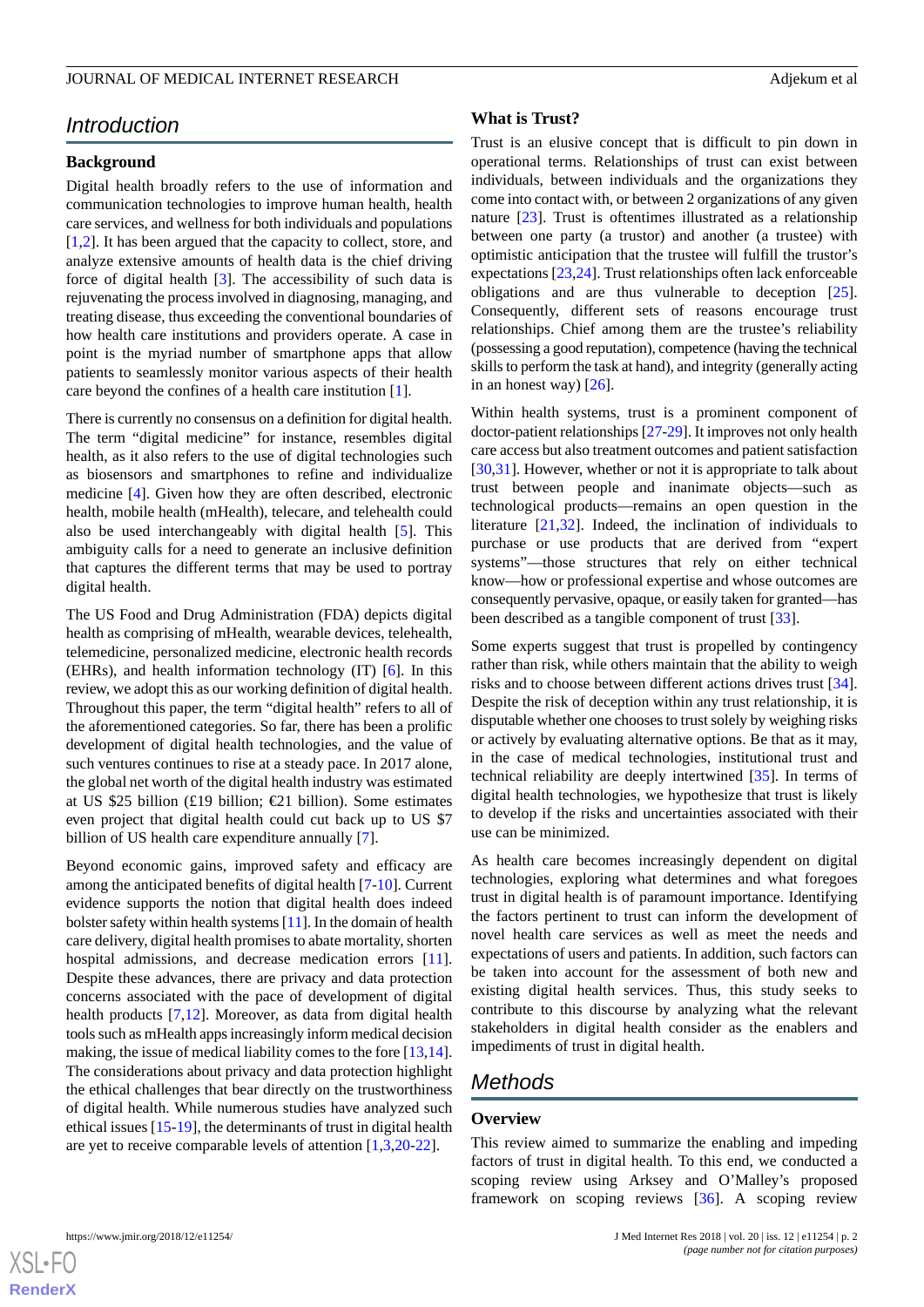methodology was chosen, as it appropriately captures broad and ambiguous topics, like digital health, that may involve a myriad of study designs. We searched for studies that reported on the perspectives of different digital health stakeholders. From these perspectives, we discerned views on what was reported to facilitate trust and what hindered it. Often, some of these same factors were recognized as relevant for the acceptance of a particular technology. By acceptance, we mean adoption and use grounded in or at least co-occurring with trust on the part of users. This understanding of trust as a potential determinant of acceptance reflects some credited models of technology acceptance in the health care sector [[37\]](#page-8-18).

#### **Information Sources**

We searched 5 databases: MEDLINE, EMBASE, the Cumulative Index to Nursing and Allied Health Literature, PsycINFO, and Web of Science for peer-reviewed studies as well as gray literature. We worked with a research librarian at the University of Zurich, Switzerland, to identify relevant bibliographic databases and to construct a search strategy that would ensure comprehensive results.

## **Search Strategy**

The search strategy involved formulating keywords and Medical Subject Headings around the 2 main themes of this study, namely, trust and digital health. Since the concept of trust can be ill-defined within the literature [[35\]](#page-8-16), we set out to include synonyms such as expectation, mistrust, confidence, and experience to capture the heterogeneity of trust descriptions within the literature [\(Multimedia Appendix 1](#page-7-12)). Digital health, on the other hand, was disaggregated into its distinctive components as described by the FDA: mHealth, wearable devices, telehealth, telemedicine, personalized medicine, and health IT. The searches were restricted to publications available in English, French, German, Italian, and Spanish with no publication date restrictions, to allow the search results to encompass a broad range of relevant studies. The searches commenced on July 20, 2017, and concluded on August 18, 2017. The recovered studies were then exported into the Endnote X8.2 reference software.

## **Eligibility Criteria of Included Studies**

To capture the wide array of studies that may be relevant to this topic, we did not predefine the study designs of included studies. This allowed for the inclusion of qualitative, quantitative, intervention, and mixed-methods studies. We assessed the relevance of the retrieved studies to ensure that they related to either of the abovementioned digital health technologies. Moreover, each study was required to meet at least 1 of the following criteria: (1) investigate stakeholder perceptions,

attitudes, expectations, and perspectives toward digital health or (2) highlight some potential enablers and impediments to trust in digital health technologies and services.

#### **Study Selection, Categorization, and Data Extraction**

As is customary in scoping reviews, we employed an iterative approach to select, categorize, and extract data from the recovered studies [\[36](#page-8-17)]. We used a 2-step process to select relevant articles. At first, 1 author (AA) reviewed all of the titles and abstracts derived from the search. In order to reduce sampling bias [[38\]](#page-8-19), a second author (AB) reviewed a random sample of 243 titles along with their associated abstracts (constituting 10% of the total sample after duplicates had been removed). To assess the level of agreement between the 2 reviewers, an interrater reliability score using Cohen kappa was computed along with its corresponding CI and *P* value. The Cohen kappa score for the 2 coders (AA and AB) was .661 (95% CI 0.465-0.857; *P*<.001). According to McHugh (2012), a kappa of.661 signifies a moderate agreement between the coders [[39\]](#page-8-20).

Overall, we retrieved a total of 3940 search results from the 5 databases. Of these, 1474 were identified as duplicates and discarded. However, during the screening process, we discovered an extra 28 duplicates, increasing the total number discarded to 1502. This led to screening the titles and abstracts of 2438 articles of which 438 were eligible for full-text screening. The Preferred Reporting Items for Systematic Reviews and Meta-Analyses flow diagram below [\(Figure 1](#page-3-0)) lays out these procedures in more detail [\[40](#page-8-21)]. The final number of articles included in the review was 278.

From each article, we documented the author's name, year of publication, country of origin, sample size, study design (eg, qualitative or quantitative), digital health type as well as the relevant stakeholders. A descriptive, analytical approach was used to summarize the outcomes of the studies. We identified the trust elements (enablers and impediments) by charting the key themes and issues identified from each study [\[36](#page-8-17)]. To develop these themes, the results section of each study was scrutinized to identify various stakeholder priorities, perspectives, expectations, perceptions, and attitudes toward a particular digital health technology or service. [Multimedia](#page-7-13) [Appendix 2](#page-7-13) shows the studies from which each element was derived. Since either an enabler or impediment could be derived from the same study, we reported the overall number of studies that support each element rather than percentages. Simultaneously, we compiled a list of recurring terminologies that were used to represent or describe the various digital health technologies, which we termed "health technology types."

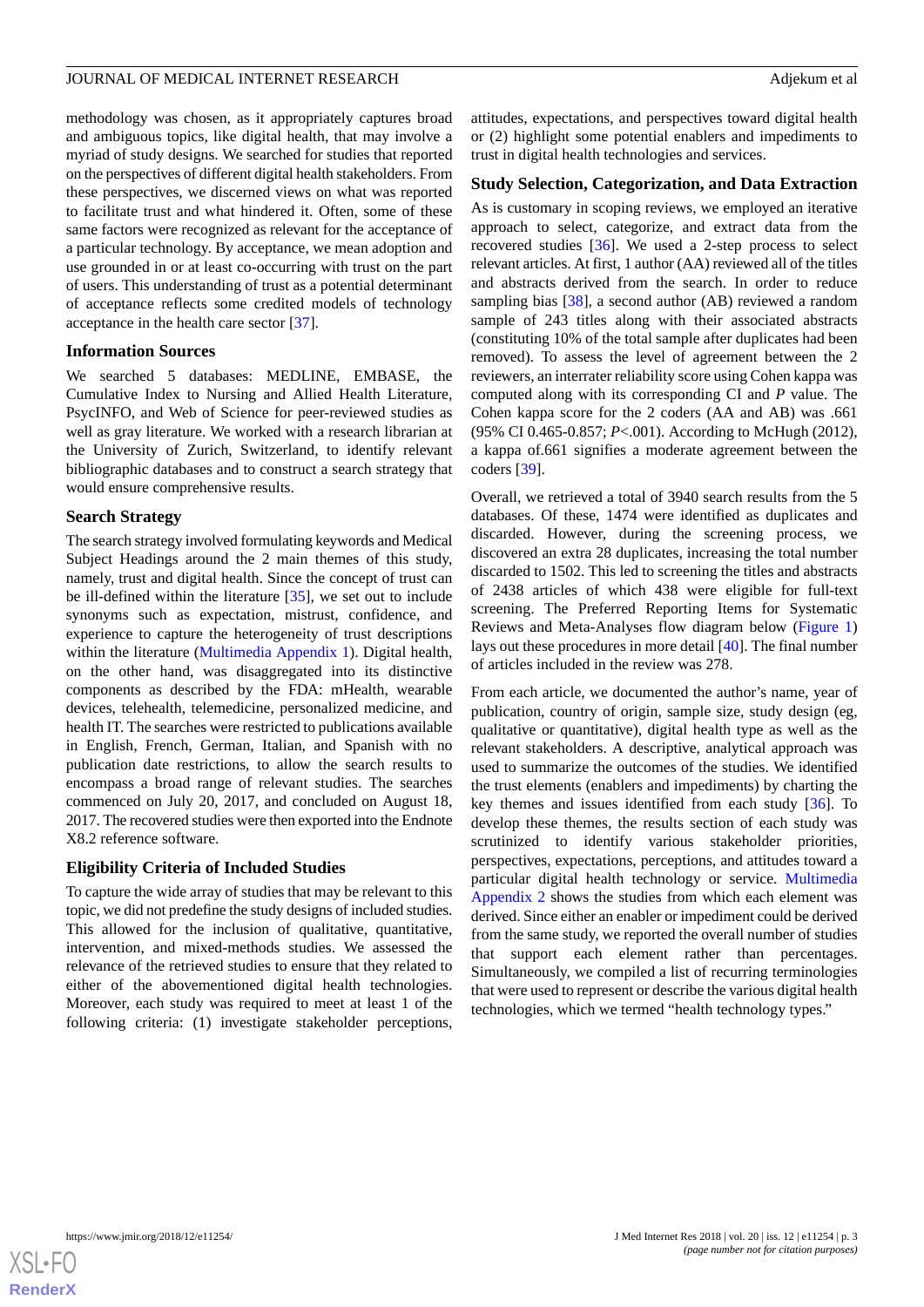<span id="page-3-0"></span>**Figure 1.** Preferred Reporting Items for Systematic Reviews and Meta-Analyses (PRISMA) flow diagram.



# *Results*

## **Characteristics of Articles**

Of the 278 articles included in this review, 51 (51/278, 18.3%) related to telemedicine and telehealth, 24 (24/278, 8.6%) to personalized medicine, 47 (47/278, 16.9%) to mHealth, 73 (73/278, 26.3%) to health IT, 73 (73/278, 26.3%) to EHRs, and 4 (4/278, 1.4%) to wearable devices, while 6 (6/278, 2.2%) concerned 2 or more digital health technologies. Most of the studies were conducted in 2015 (50/278, 18.0%), and the median year was 2014. The oldest study was conducted in 1998, while the most recent study was from 2017. There were 98 qualitative studies, 133 quantitative studies, 45 mixed method studies, and 2 intervention studies. Data from Web-based sources were collected in 7 studies. Overall, the studies were conducted in 40 countries; the United States was the most represented (101/278, 36.3%). The United Kingdom had the second highest number of studies (47/278, 16.9%) followed by Australia (16/278, 5.8%) and Canada (15/278, 5.4%; see [Multimedia](#page-7-14) [Appendix 3\)](#page-7-14).

## **Digital Health Technologies and Services**

For each digital health technology, we uncovered several health technology types employed to provide digital health services. Within each digital health category, there appear to be multiple terminologies to describe identical or variable technologies or services. In many instances, there were only slight variations differentiating one service from the other. For example, electronic patient records, electronic medical records, and

electronic health care records were variable forms of EHRs, while Web-based consultations, online support groups, and Web-based health information were some examples of health IT. [Multimedia Appendix 4](#page-7-15) provides a list of the variable terminologies identified from the included studies.

#### **Stakeholders**

In our analysis, we identified 2 major stakeholders: *patients* or the *public* (187 studies) and *health care professionals* (HCPs; 101 studies). A third less predominant group—*health administrators* (HAs; 20 studies)—was also identified. For the sake of clarity, HCPs refer to a broad range of health care specializations that include pharmacists, occupational therapists, physical therapists, physicians, and nurses. Other stakeholders that were considerably less represented in the analyzed studies included medical and nursing students, consumer groups, health policy makers, data controllers, academic researchers, social workers, counselors, and IT technicians.

#### **Trust Enablers and Impediments**

Our findings indicate that trust in digital health technologies and services is affected by a variety of elements. In this study, trust enablers refer to those factors that encourage stakeholders' trust in digital health, while trust impediments denote the factors that can potentially hinder trust. These trust enablers and impediments, therefore, underscore the elements that influence stakeholder decisions on whether or not to place their trust in digital health technologies.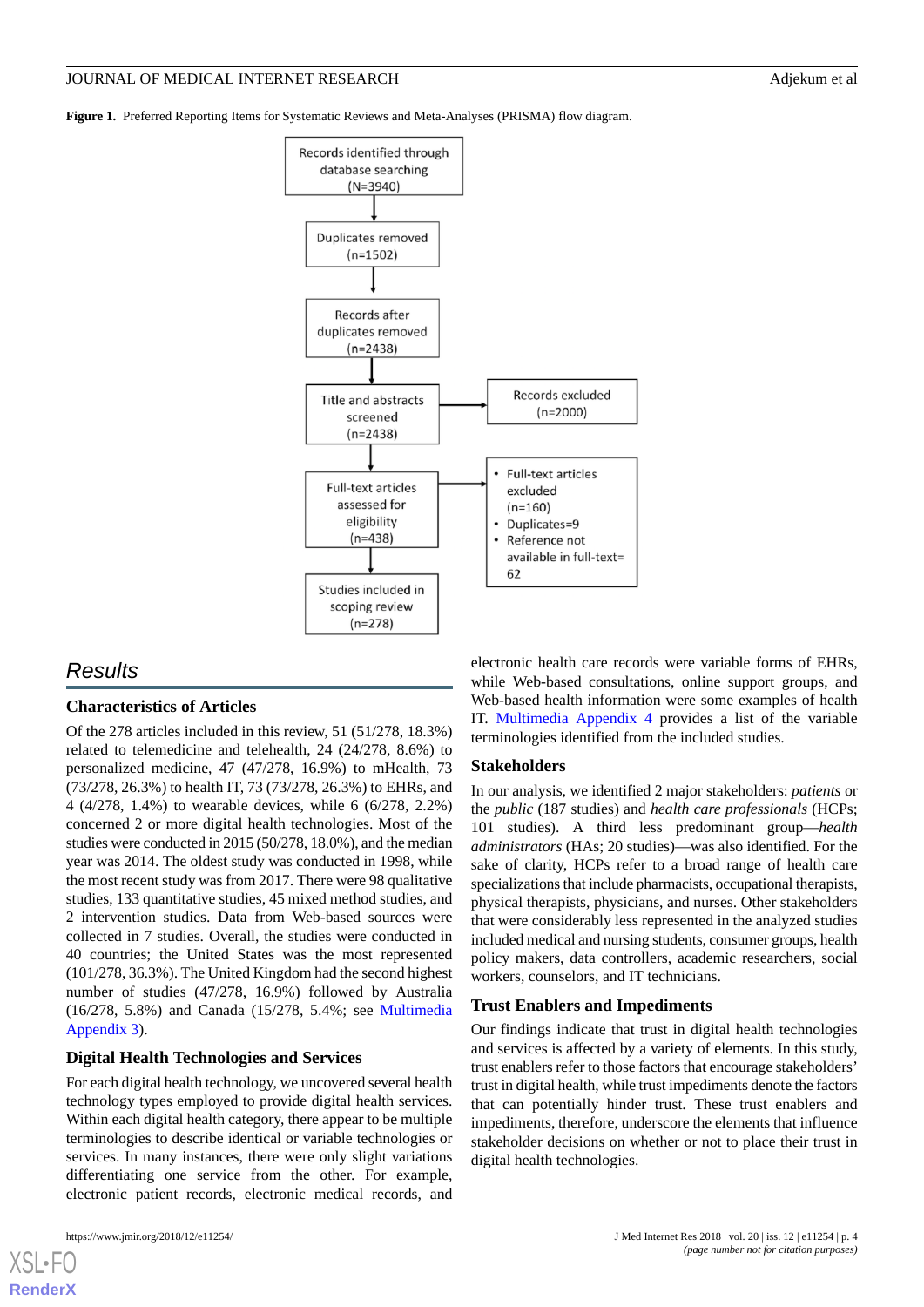# *Personal Elements*

By personal elements, we designate factors that influence trust in digital health at the individual level. The higher the likelihood of a digital health technology or service to enhance job performance, the more likely stakeholders are to trust it due to convenience and *usefulness* (110 studies). Moreover, *sociodemographic factors*(84 studies) such as ethnicity, income, and educational status affected an individual's trust in digital health either positively or negatively, thereby acting simultaneously as enablers and impediments. *Ease of use* (53 studies)—the propensity for systems to require minimal effort for use—also influenced trust positively. Other personal elements include *fair data access*(21 studies), *recommendations* (17 studies) from family members, acquaintances and colleagues as well as *self-efficacy* (15 studies). The latter denotes a refined acumen to manage one's own health [\[41](#page-8-22)]. *Altruism* (9 studies) also contributed to stakeholder involvement in digital health enterprises and was driven by the prospect of contributing to novel and beneficial therapies that would benefit society.

A number of studies reported *excessive costs* (34 studies) and *limited accessibility* (55 studies) as potential barriers to trust and, therefore, acceptance. *Fear of data exploitation* (25 studies) from third parties such as insurance and pharmaceutical companies was another palpable impediment to trusting digital health systems.

# *Technological Elements*

The technological elements refer to the technical components of digital health technologies that make them appealing to accept and use. In terms of sensitive personal data such as genetic data, robust systems that delivered on safety and *privacy* (73 studies) were crucial to trust. There was a high affinity for *customizable design features* (28 studies) that allowed stakeholders to tailor devices to their specific needs. Since HCPs were often required to utilize disparate software programs, they requested *interoperable* (10 studies) systems that ensured that newer systems are compatible with currently existing ones. Relating to trust impediments, *defective technology* (32 studies) was a

culprit for the minimal use of digital health technologies or services.

#### *Institutional Elements*

The institutional elements denote the strategies that are implemented within establishments that influence stakeholder trust in digital health. Several studies highlighted that various stakeholders had suggestions, expectations, or feedback to provide on how best to improve digital health services. Consequently, *stakeholder engagement* (71 studies), which involves taking stakeholders' opinions into account, emerged as a relevant condition to increase trust in digital health. *Improved communication* (46 studies) was a cross-cutting expectation from digital health technologies. Both patients and HCPs valued the many communication avenues that digital health provided. In 40 studies, it appeared that there was a need for *initial face-to-face* interactions prior to the introduction of digital health services. Generally, stakeholders expected digital health technologies to build upon and improve on existing systems. Hence, they preferred technologies that *decreased workloads* (82 studies).

The *reputation of service providers* (71 studies), however, served as either an enabler or impediment to trust in digital health. A good reputation encouraged trust and vice versa. *Time-consuming* (42 studies) technologies as well as those that provided *information of poor quality* (51 studies) impeded trust. Other impediments identified included *insufficient training* (54 studies) and uncertainties originating from *inadequate publicity* (44 studies) about the capabilities, existence, and risks involved in using digital health. Finally, trust was also hindered by the absence of *guidelines for standardized use* (22 studies).

In [Table 1](#page-5-0), we provide a summary of these findings and highlight the stakeholders for whom these elements appeared pertinent. In the table, found in parenthesis next to each element are the total number of studies (n). A checkmark is also used to illustrate the respective trust elements that each stakeholder is associated with.

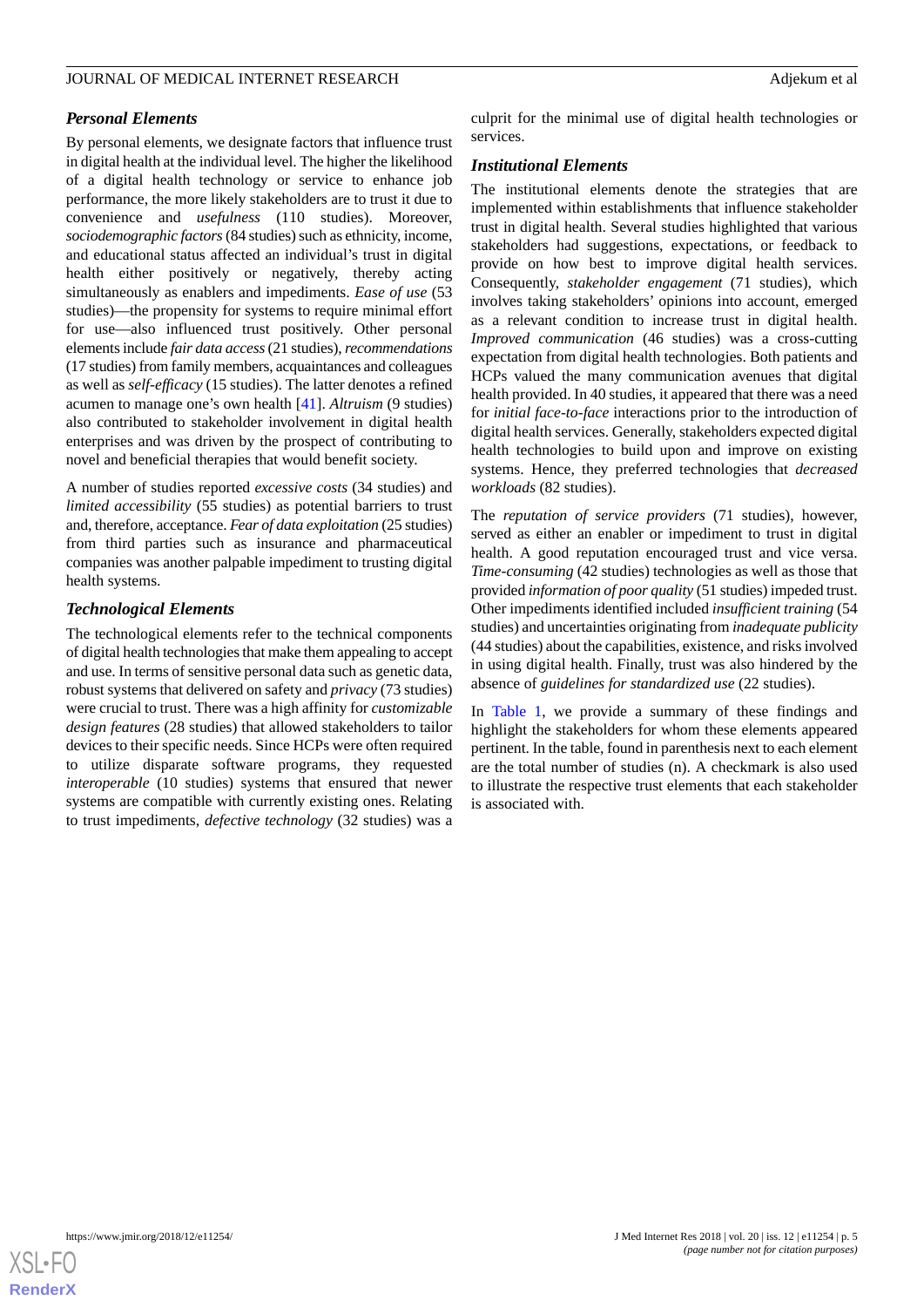<span id="page-5-0"></span>**Table 1.** Trust enablers and impediments alongside their corresponding stakeholders.

| Element classification        | Enablers of trust                              | Impediments to trust                           | Stakeholders   |           |           |
|-------------------------------|------------------------------------------------|------------------------------------------------|----------------|-----------|-----------|
|                               |                                                |                                                | Patients       | $HCPs^a$  | $HAs^b$   |
| Personal elements             | Altruism $(n=9)$                               | $N/A^c$                                        | J <sup>d</sup> | $\rm N/A$ | $\rm N/A$ |
|                               | Ease of use $(n=30)$                           | N/A                                            | ✓              | ✓         | ✓         |
|                               | N/A                                            | Excessive costs $(n=34)$                       | J              | ✓         | ✓         |
|                               | Fair data access $(n=21)$                      | N/A                                            | ✓              | ✓         | N/A       |
|                               | N/A                                            | Fear of data exploitation $(n=25)$             | ✓              | N/A       | N/A       |
|                               | Recommendation by others $(n=17)$              | N/A                                            | ✓              | ✓         | $\rm N/A$ |
|                               | Self-efficacy (n=15)                           | $\rm N/A$                                      | ✓              | ✓         | $\rm N/A$ |
|                               | N/A                                            | Limited accessibility $(n=55)$                 | ✓              | ✓         | N/A       |
|                               | Sociodemographic factors $(n=84)$ <sup>e</sup> | Sociodemographic factors $(n=84)$ <sup>e</sup> | ✓              | ✓         | N/A       |
|                               | Usefulness $(n=110)$                           | N/A                                            | ✓              | ✓         | N/A       |
| Technological elements        | Customizable design features $(n=28)$          | N/A                                            | ✓              | ✓         | N/A       |
|                               | N/A                                            | Defective technology $(n=32)$                  | ✓              | ✓         | ✓         |
|                               | Interoperability $(n=10)$                      | N/A                                            | N/A            | ✓         | N/A       |
|                               | Privacy $(n=73)$                               | N/A                                            | ✓              | ✓         | N/A       |
| <b>Institutional elements</b> | Decreased workloads (n=83)                     | N/A                                            | N/A            | ✓         | ✓         |
|                               | Guidelines for standardized use (n 22)         | N/A                                            | N/A            |           | ✓         |
|                               | Improved communication (n=46)                  | $\rm N/A$                                      | ✓              | ✓         | ✓         |
|                               | N/A                                            | Inadequate publicity $(n=44)$                  | ✓              | ✓         | ✓         |
|                               | Initial face-to-face contact (n=40)            | N/A                                            | ✓              | ✓         | N/A       |
|                               | N/A                                            | Insufficient training (n=54)                   | ✓              | ✓         | ✓         |
|                               | N/A                                            | Poor information quality $(n=51)$              | ✓              | ✓         | ✓         |
|                               | Service provider reputation $(n=71)^e$         | Service provider reputation $(n=71)^e$         | ✓              | ✓         | N/A       |
|                               | Stakeholder engagement (n=71)                  | $\rm N/A$                                      | ✓              | ✓         | N/A       |
|                               | N/A                                            | Time-consuming $(n=42)$                        | N/A            | ✓         | ✓         |

<sup>a</sup>HCP: health care professional.

<sup>b</sup>HA: health administrator.

 $\rm^c$ N/A: not applicable.

<sup>d</sup>Check mark indicates respective trust elements that each stakeholder is associated with.

<sup>e</sup>These elements (sociodemographic factors and service provider reputation) are simultaneously trust enablers and impediments.

# *Discussion*

#### **Principal Findings**

This study highlights the enablers of and impediments to trust in digital health technologies and services. Our results show that digital health encompasses a wide variety of health technology types and their respective services. Altogether, we identified 3 primary stakeholders: *patients*, *HCPs,* and *HAs*. Moreover, our findings map out cross-cutting *personal*, *technological*, and *institutional* trust elements in the form of enablers and impediments to trust in digital health technologies. Of these elements, sociodemographic factors and service provider reputation acted simultaneously as enablers and impediments.

 $X$ SL•FO **[RenderX](http://www.renderx.com/)** A possible interpretation of the ambivalent nature of sociodemographic factors may lie in the fact that a lack of resources, be them material or educational, render people in a vulnerable state. Within health care settings, individuals often compensate for their vulnerability by perceiving health workers as potential threats [[42\]](#page-8-23). The level of risk involved in instances of unfulfilled or broken trust impacts the willingness of vulnerable people to entrust individuals, institutions, or technologies with various tasks. In a similar fashion, those sitting at the high end of the socioeconomic spectrum may be prone to trust new technologies because of their perceived ability to control them. Alternatively, they may have higher expectations with regards to health care services and, thus, set the bar of trustworthiness much higher than the more disadvantaged strata of the population.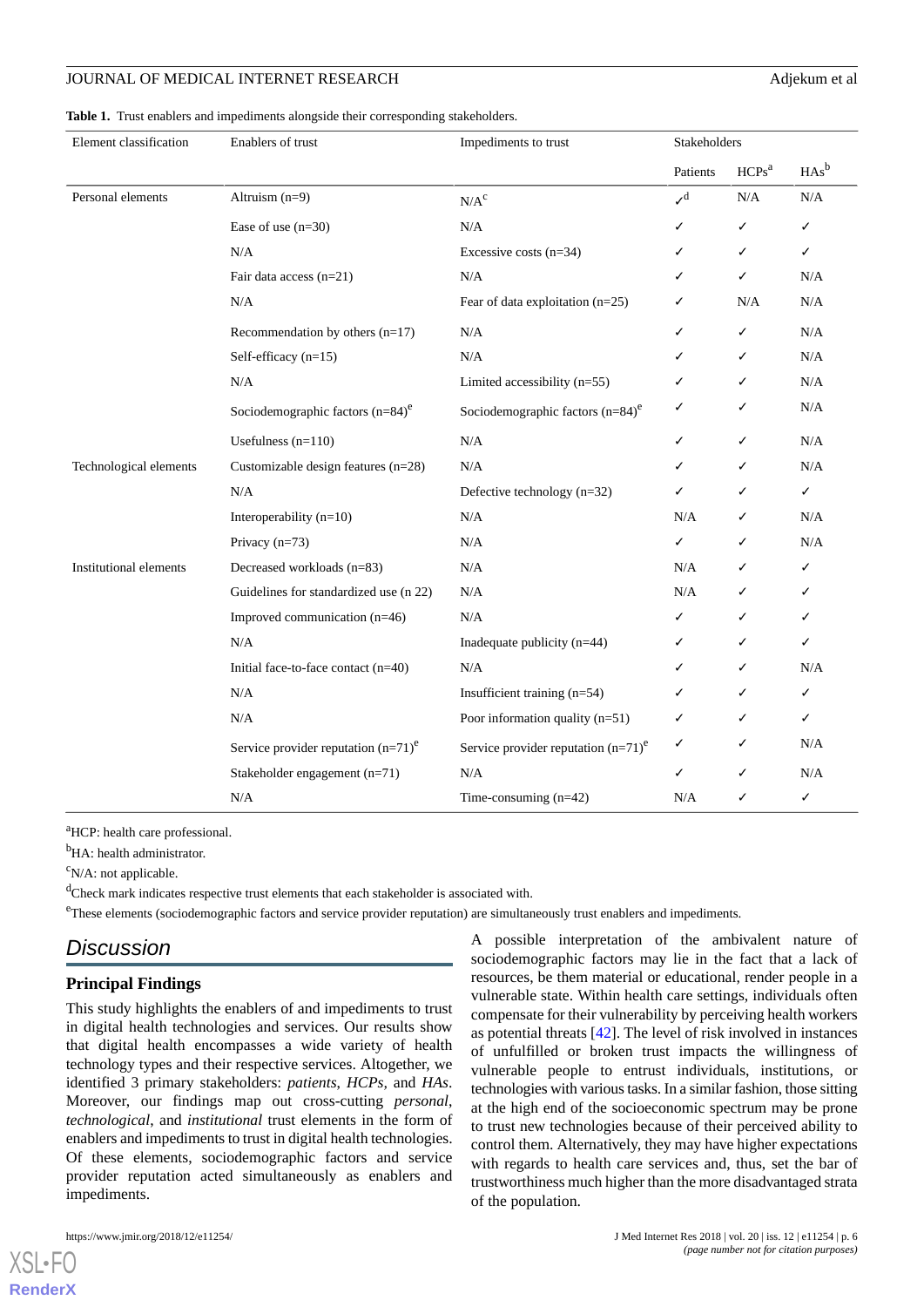The ambiguity that we uncovered in this study reflects what other studies on trust vis-à-vis sociodemographic status have highlighted. Available evidence on the role of sociodemographic factors (eg, ethnicity, gender, and educational status) within the health care context is mixed. For instance, 1 study, has shown that patient characteristics (with the exception of age) rarely predict trust in patient-doctor relationships [\[43](#page-8-24)]. Conversely, others have identified patient characteristics such as age, ethnicity, income status, educational level, and literacy levels as crucial factors affecting the use of electronic health [\[20](#page-8-2),[44\]](#page-9-0). In light of these discrepant findings, further research is needed to clarify the underlying effects of sociodemographic factors in digital health.

A prevalent theme throughout this review was that stakeholders appear to trust profit-making entities such as insurance and pharmaceutical companies much less than they do public institutions like universities. This is a widespread phenomenon that reflects greater public assumptions about the private sector's interests and profits [\[45](#page-9-1)]. Our findings support the importance of reputation to trust even though *service provider reputation* was identified as both a trust impediment and enabler. On the one hand, when a service provider embodies high ethical standards and is proficient at providing required services, they attain the advantage of shaping the expectations of stakeholders positively. In contrast, negative performance statistics of a service provider stand to give rise to negative expectations about their proficiency.

Despite stakeholder optimism about digital health tools, there are notable concerns about the accuracy of digital information exacerbated by the absence of uniform quality controls and standards [\[23](#page-8-4)]. Onora O'Neill has underscored the importance of enacting policies that address these challenges [\[26](#page-8-7)]. Based on the studies concerning Web-based health information included in this review, it was observed that patients and HCPs struggled to establish the quality of digital information. Consequently, in order to gauge the authenticity, veracity, and usefulness of digital health technologies or services, they relied quite significantly on *recommendations* from family members, colleagues, or acquaintances.

The FDA definition that we adopted for this review features personalized medicine as one of the components of digital health. Domains such as personalized medicine rely on the creation of large cohorts of deeply characterized individuals, as is the case with the 1 million participant research cohort being built for the Precision Medicine Initiative in the United States [[3](#page-7-2)[,46](#page-9-2),[47\]](#page-9-3). Success in this area will crucially depend on trust [[48](#page-9-4)[,49](#page-9-5)]. How to gain the degree of public support and personal commitment that is needed to build such infrastructures is far from obvious. In such cases, the ability to measure trustworthiness against a validated set of criteria will greatly increase the odds of success for such initiatives. Our study can be considered as a vital step in this direction, laying the conceptual groundwork for the development of such tools.

As we have shown, trust in digital health technologies and services depends on the interplay of a complex set of enablers and impediments. This study sheds light on what determines trust in digital health according to different stakeholders. More

specifically, our findings can be of help in the implementation of innovative digital health technologies and services as well as in the management of existing digital health infrastructures. Building on insights from this study, actionable metrics such as the patient trust in telemedicine services tool can be developed to assess the trustworthiness of digital technologies in health care [[50\]](#page-9-6). Each metric would need to undergo a validation process before being deployed in practice by HAs charged with monitoring or developing digital health services.

Overall, engaging with efforts to investigate the different dimensions of trust is particularly urgent given the growing attention from entities such as governments. This heightened level of attention is warranted due to the potential impacts of ever more innovative forms of digital health. Some approaches to digital health, in particular, those relying on big data, predictive analytics, and artificial intelligence [\[51](#page-9-7)-[53\]](#page-9-8) will require dedicated governance models in order to deliver on their promises while meeting the expectations of their users [[54\]](#page-9-9). Reliable ways of measuring trustworthiness will, thus, be a key tool in such a rapidly evolving scenario.

#### **Limitations**

A drawback to this study is the unequal number of studies in each digital health category. Although this was unlikely to have skewed our findings, there were relatively fewer studies on the newer forms of digital health such as wearable devices. Despite suggestions for reviews to be screened by 2 individuals, the volume and the complicated 2-step process involved in gleaning relevant information meant that only 1 author (AA) could fully screen all of the publications. Nevertheless, a second author (AB) screened 10% of the total publications for which a kappa statistic was calculated to ensure a minimal level of bias. Even though there was a moderate interrater agreement score (kappa=.661; 95% CI 0.465-0.857; *P*<.001), our kappa statistic is well above the .60 value that represents an inadequate agreement threshold [[39\]](#page-8-20). Lastly, we acknowledge that scoping reviews can have several shortcomings [[55\]](#page-9-10). However, the poorly-defined nature of both digital health and trust within the literature required a method that could map out the discourse and, thus, pave the way for a systematic review.

#### **Conclusion**

Rapid advances in digital technologies and data science over the last few years are predicted to have a tangible impact on health care services, configuring a paradigm shift into what is now commonly referred to as digital health. Digital health, however, relies heavily on trust to succeed. What counts as the building blocks of trust in digital health systems has so far remained underexplored. In this study via a scoping review approach, we seek to fill this gap by analyzing what relevant stakeholders consider as the constitutive elements of trust in digital health. Overall, 278 qualitative, quantitative, mixed-methods, and intervention studies in English were included in this review. *Patients* and *HCPs* were the 2 most prominent stakeholders to trust, while *HAs* were a third and substantially less prominent stakeholder. Altogether, the trust elements that either enabled or hindered trust in digital health clustered into *personal*, *technological*, and *institutional* factors. This study paves the way for the implementation of the criteria

 $XS$ -FO **[RenderX](http://www.renderx.com/)**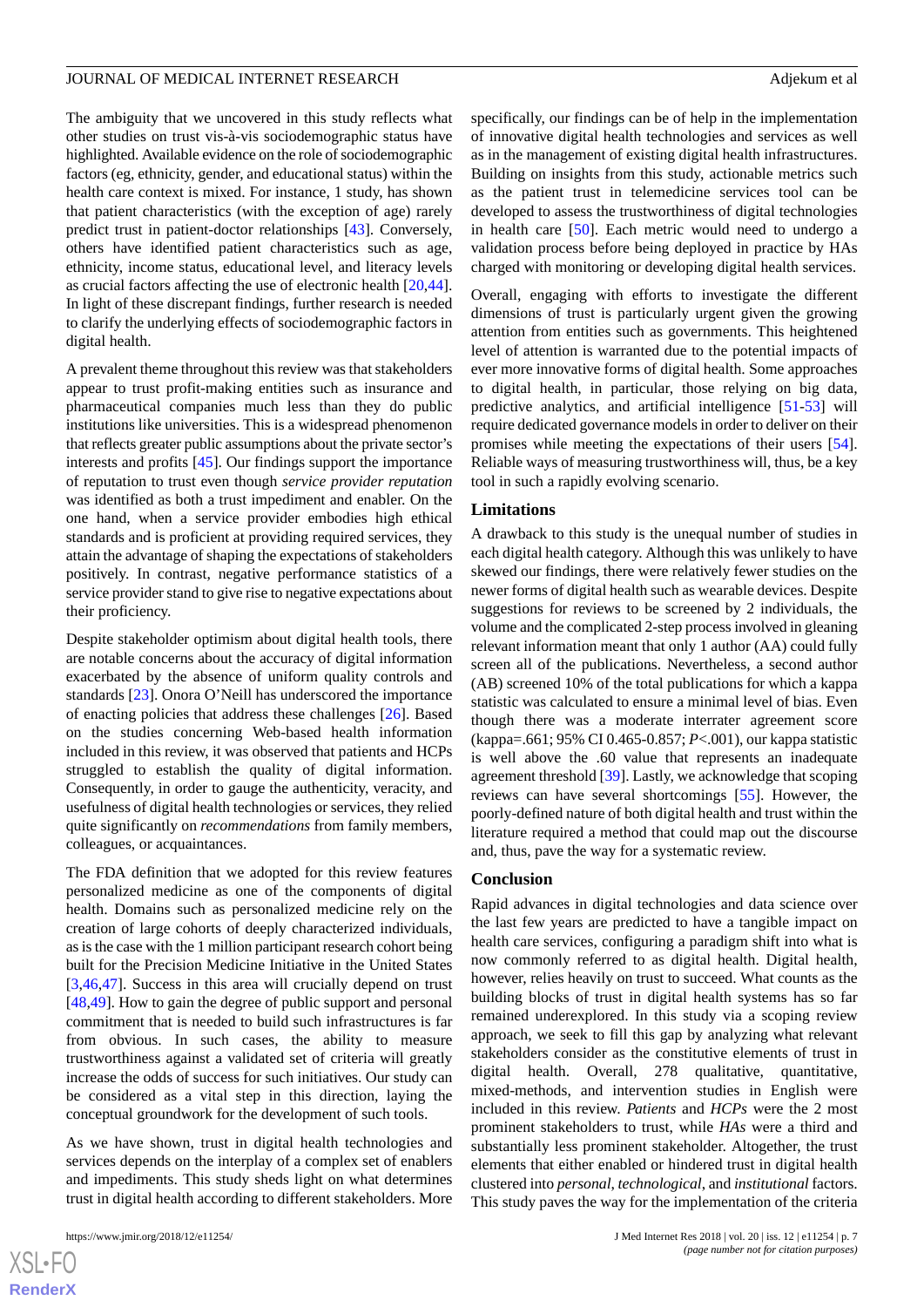necessary to measure and anticipate trust in emerging health care technologies.

# **Acknowledgments**

This project was funded by grants from the Swiss National Science Foundation to EV (PP000P3-157556; 4075210-167223). The authors wish to thank Martina Gosteli for her help with the search strategy and Felix Gille for valuable comments.

# **Conflicts of Interest**

<span id="page-7-12"></span>None declared.

# **Multimedia Appendix 1**

<span id="page-7-13"></span>Search queries. [[PDF File \(Adobe PDF File\), 27 KB](https://jmir.org/api/download?alt_name=jmir_v20i12e11254_app1.pdf&filename=221d89fce92fa2cdcdbc339d3549e794.pdf)-[Multimedia Appendix 1\]](https://jmir.org/api/download?alt_name=jmir_v20i12e11254_app1.pdf&filename=221d89fce92fa2cdcdbc339d3549e794.pdf)

# **Multimedia Appendix 2**

<span id="page-7-14"></span>Studies illustrating trust enablers and impediments. [[PDF File \(Adobe PDF File\), 136 KB](https://jmir.org/api/download?alt_name=jmir_v20i12e11254_app2.pdf)-[Multimedia Appendix 2\]](https://jmir.org/api/download?alt_name=jmir_v20i12e11254_app2.pdf)

# **Multimedia Appendix 3**

<span id="page-7-15"></span>List of study countries. [[PDF File \(Adobe PDF File\), 24 KB](https://jmir.org/api/download?alt_name=jmir_v20i12e11254_app3.pdf)-[Multimedia Appendix 3\]](https://jmir.org/api/download?alt_name=jmir_v20i12e11254_app3.pdf)

# **Multimedia Appendix 4**

<span id="page-7-0"></span>Health technology types. [[PDF File \(Adobe PDF File\), 34 KB](https://jmir.org/api/download?alt_name=jmir_v20i12e11254_app4.pdf)-[Multimedia Appendix 4\]](https://jmir.org/api/download?alt_name=jmir_v20i12e11254_app4.pdf)

# <span id="page-7-1"></span>**References**

- <span id="page-7-2"></span>1. Kostkova P. Grand challenges in digital health. Front Public Health 2015;3:134 [[FREE Full text](http://dx.doi.org/10.3389/fpubh.2015.00134)] [doi: [10.3389/fpubh.2015.00134](http://dx.doi.org/10.3389/fpubh.2015.00134)] [Medline: [26000272\]](http://www.ncbi.nlm.nih.gov/entrez/query.fcgi?cmd=Retrieve&db=PubMed&list_uids=26000272&dopt=Abstract)
- <span id="page-7-3"></span>2. World Health Organization. 2018. eHealth URL: <http://www.who.int/ehealth/en/> [accessed 2018-06-07] [\[WebCite Cache](http://www.webcitation.org/

                                            6zzwR7Y69) [ID 6zzwR7Y69\]](http://www.webcitation.org/

                                            6zzwR7Y69)
- <span id="page-7-4"></span>3. Vayena E, Haeusermann T, Adjekum A, Blasimme A. Digital health: meeting the ethical and policy challenges. Swiss Med Wkly 2018 Dec 29;148:w14571 [[FREE Full text](http://doi.emh.ch/10.4414/smw.2018.14571)] [doi: [10.4414/smw.2018.14571](http://dx.doi.org/10.4414/smw.2018.14571)] [Medline: [29376547\]](http://www.ncbi.nlm.nih.gov/entrez/query.fcgi?cmd=Retrieve&db=PubMed&list_uids=29376547&dopt=Abstract)
- <span id="page-7-5"></span>4. Steinhubl SR, Topol EJ. Digital medicine, on its way to being just plain medicine. npj Digital Med 2018 Jan 15;1(1):1-1. [doi: [10.1038/s41746-017-0005-1](http://dx.doi.org/10.1038/s41746-017-0005-1)]
- <span id="page-7-6"></span>5. Boogerd EA, Arts T, Engelen LJ, van de Belt TH. "What Is eHealth": Time for An Update? JMIR Res Protoc 2015 Mar 12;4(1):e29 [\[FREE Full text](http://www.researchprotocols.org/2015/1/e29/)] [doi: [10.2196/resprot.4065](http://dx.doi.org/10.2196/resprot.4065)] [Medline: [25768939\]](http://www.ncbi.nlm.nih.gov/entrez/query.fcgi?cmd=Retrieve&db=PubMed&list_uids=25768939&dopt=Abstract)
- 6. United States Food and Drug Administration. 2018. Digital Health URL:<https://www.fda.gov/medicaldevices/digitalhealth/> [accessed 2018-06-07] [\[WebCite Cache ID 6zzwKIrhs\]](http://www.webcitation.org/

                                            6zzwKIrhs)
- 7. Duggal R, Brindle I, Bagenal J. Digital healthcare: regulating the revolution. BMJ 2018 Dec 15;360:k6. [Medline: [29335296\]](http://www.ncbi.nlm.nih.gov/entrez/query.fcgi?cmd=Retrieve&db=PubMed&list_uids=29335296&dopt=Abstract)
- <span id="page-7-7"></span>8. Krenn L, Schlossman D. Have Electronic Health Records Improved the Quality of Patient Care? PM R 2017 May;9(5S):S41-S50. [doi: [10.1016/j.pmrj.2017.04.001](http://dx.doi.org/10.1016/j.pmrj.2017.04.001)] [Medline: [28527503](http://www.ncbi.nlm.nih.gov/entrez/query.fcgi?cmd=Retrieve&db=PubMed&list_uids=28527503&dopt=Abstract)]
- <span id="page-7-9"></span><span id="page-7-8"></span>9. Hillestad R, Bigelow J, Bower A, Girosi F, Meili R, Scoville R, et al. Can electronic medical record systems transform health care? Potential health benefits, savings, and costs. Health Aff (Millwood) 2005;24(5):1103-1117 [\[FREE Full text\]](http://content.healthaffairs.org/cgi/pmidlookup?view=long&pmid=16162551) [doi: [10.1377/hlthaff.24.5.1103](http://dx.doi.org/10.1377/hlthaff.24.5.1103)] [Medline: [16162551\]](http://www.ncbi.nlm.nih.gov/entrez/query.fcgi?cmd=Retrieve&db=PubMed&list_uids=16162551&dopt=Abstract)
- <span id="page-7-10"></span>10. McKenna RM, Dwyer D, Rizzo JA. Is HIT a hit? The impact of health information technology on inpatient hospital outcomes. Applied Economics 2017 Dec 22;50(27):3016-3028. [doi: [10.1080/00036846.2017.1414934\]](http://dx.doi.org/10.1080/00036846.2017.1414934)
- <span id="page-7-11"></span>11. Agboola SO, Bates DW, Kvedar JC. Digital Health and Patient Safety. JAMA 2016 Apr 26;315(16):1697-1698. [doi: [10.1001/jama.2016.2402](http://dx.doi.org/10.1001/jama.2016.2402)] [Medline: [27115372](http://www.ncbi.nlm.nih.gov/entrez/query.fcgi?cmd=Retrieve&db=PubMed&list_uids=27115372&dopt=Abstract)]
- 12. Horvitz E, Mulligan D. Policy forum. Data, privacy, and the greater good. Science 2015 Jul 17;349(6245):253-255. [doi: [10.1126/science.aac4520](http://dx.doi.org/10.1126/science.aac4520)] [Medline: [26185242\]](http://www.ncbi.nlm.nih.gov/entrez/query.fcgi?cmd=Retrieve&db=PubMed&list_uids=26185242&dopt=Abstract)
- 13. Franko OI, Tirrell TF. Smartphone app use among medical providers in ACGME training programs. J Med Syst 2012 Oct;36(5):3135-3139. [doi: [10.1007/s10916-011-9798-7](http://dx.doi.org/10.1007/s10916-011-9798-7)] [Medline: [22052129\]](http://www.ncbi.nlm.nih.gov/entrez/query.fcgi?cmd=Retrieve&db=PubMed&list_uids=22052129&dopt=Abstract)
- 14. Steinhubl SR, Muse ED, Topol EJ. The emerging field of mobile health. Sci Transl Med 2015 Apr 15;7(283):283rv3. [doi: [10.1126/scitranslmed.aaa3487](http://dx.doi.org/10.1126/scitranslmed.aaa3487)] [Medline: [25877894\]](http://www.ncbi.nlm.nih.gov/entrez/query.fcgi?cmd=Retrieve&db=PubMed&list_uids=25877894&dopt=Abstract)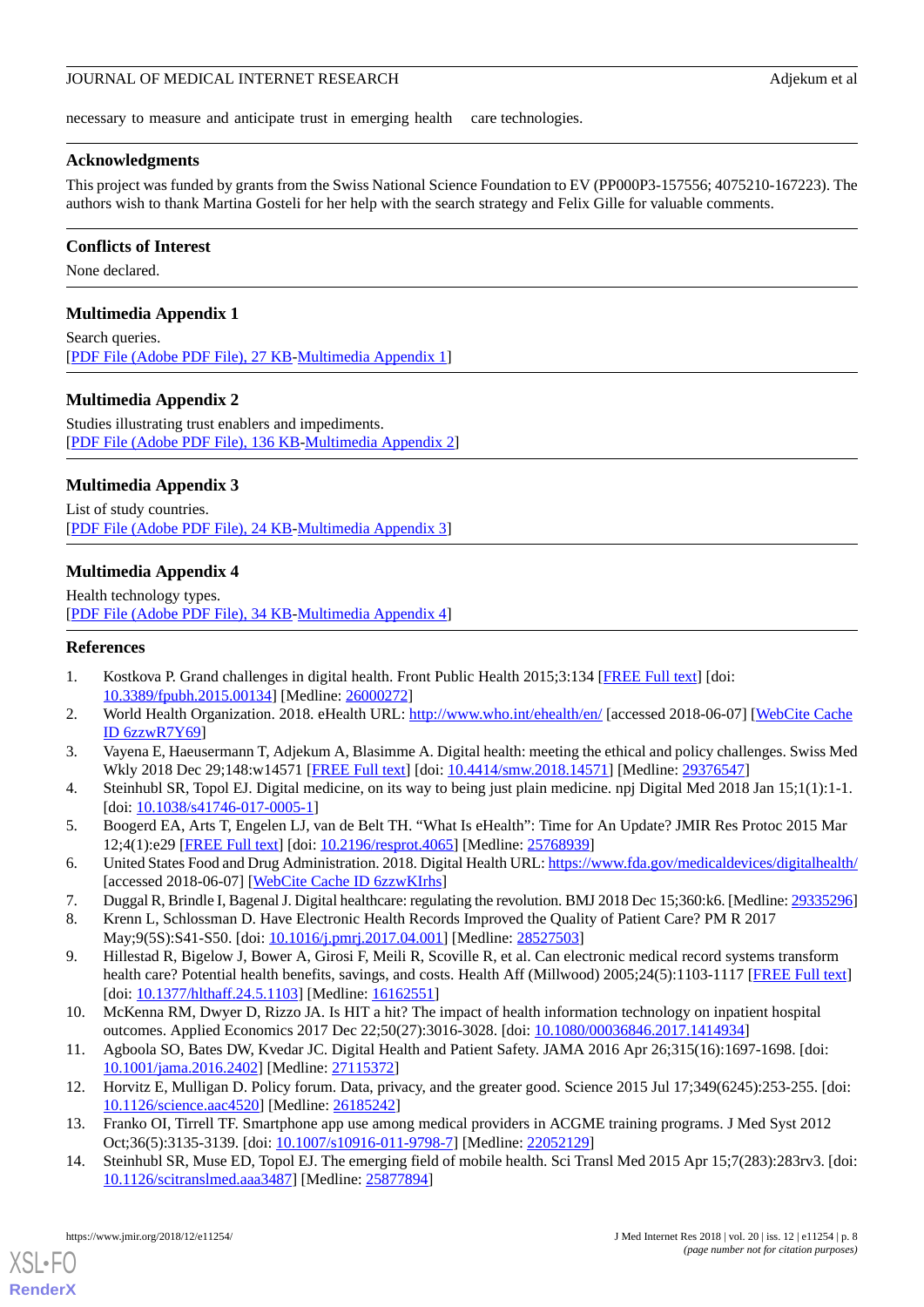# JOURNAL OF MEDICAL INTERNET RESEARCH Adjekum et al. Adjekum et al.

- <span id="page-8-0"></span>15. Yusif S, Soar J, Hafeez-Baig A. Older people, assistive technologies, and the barriers to adoption: A systematic review. Int J Med Inform 2016 Oct;94:112-116. [doi: [10.1016/j.ijmedinf.2016.07.004\]](http://dx.doi.org/10.1016/j.ijmedinf.2016.07.004) [Medline: [27573318\]](http://www.ncbi.nlm.nih.gov/entrez/query.fcgi?cmd=Retrieve&db=PubMed&list_uids=27573318&dopt=Abstract)
- 16. Mittelstadt B. Ethical Issues of Personal Health Monitoring: A Literature Review. 2011 Presented at: ETHICOMP; 2011; Sheffield.
- 17. Chan M, Estève D, Fourniols J, Escriba C, Campo E. Smart wearable systems: current status and future challenges. Artif Intell Med 2012 Nov;56(3):137-156. [doi: [10.1016/j.artmed.2012.09.003](http://dx.doi.org/10.1016/j.artmed.2012.09.003)] [Medline: [23122689](http://www.ncbi.nlm.nih.gov/entrez/query.fcgi?cmd=Retrieve&db=PubMed&list_uids=23122689&dopt=Abstract)]
- <span id="page-8-1"></span>18. Khoja S, Durrani H, Nayani P, Fahim A. Scope of policy issues in eHealth: results from a structured literature review. J Med Internet Res 2012 Feb 17;14(1):e34 [[FREE Full text](http://www.jmir.org/2012/1/e34/)] [doi: [10.2196/jmir.1633\]](http://dx.doi.org/10.2196/jmir.1633) [Medline: [22343270](http://www.ncbi.nlm.nih.gov/entrez/query.fcgi?cmd=Retrieve&db=PubMed&list_uids=22343270&dopt=Abstract)]
- <span id="page-8-2"></span>19. Strech D. Ethical principles for physician rating sites. J Med Internet Res 2011;13(4):e113 [[FREE Full text](http://www.jmir.org/2011/4/e113/)] [doi: [10.2196/jmir.1899](http://dx.doi.org/10.2196/jmir.1899)] [Medline: [22146737](http://www.ncbi.nlm.nih.gov/entrez/query.fcgi?cmd=Retrieve&db=PubMed&list_uids=22146737&dopt=Abstract)]
- <span id="page-8-12"></span>20. O'Connor S, Hanlon P, O'Donnell CA, Garcia S, Glanville J, Mair FS. Understanding factors affecting patient and public engagement and recruitment to digital health interventions: a systematic review of qualitative studies. BMC Med Inform Decis Mak 2016 Sep 15;16(1):120 [[FREE Full text](https://bmcmedinformdecismak.biomedcentral.com/articles/10.1186/s12911-016-0359-3)] [doi: [10.1186/s12911-016-0359-3](http://dx.doi.org/10.1186/s12911-016-0359-3)] [Medline: [27630020](http://www.ncbi.nlm.nih.gov/entrez/query.fcgi?cmd=Retrieve&db=PubMed&list_uids=27630020&dopt=Abstract)]
- <span id="page-8-3"></span>21. Torous J, Roberts LW. Needed Innovation in Digital Health and Smartphone Applications for Mental Health: Transparency and Trust. JAMA Psychiatry 2017 May 01;74(5):437-438. [doi: [10.1001/jamapsychiatry.2017.0262](http://dx.doi.org/10.1001/jamapsychiatry.2017.0262)] [Medline: [28384700](http://www.ncbi.nlm.nih.gov/entrez/query.fcgi?cmd=Retrieve&db=PubMed&list_uids=28384700&dopt=Abstract)]
- <span id="page-8-4"></span>22. Yamin CK, Emani S, Williams DH, Lipsitz SR, Karson AS, Wald JS, et al. The digital divide in adoption and use of a personal health record. Arch Intern Med 2011 Mar 28;171(6):568-574. [doi: [10.1001/archinternmed.2011.34\]](http://dx.doi.org/10.1001/archinternmed.2011.34) [Medline: [21444847](http://www.ncbi.nlm.nih.gov/entrez/query.fcgi?cmd=Retrieve&db=PubMed&list_uids=21444847&dopt=Abstract)]
- <span id="page-8-5"></span>23. Kelton K, Fleischmann KR, Wallace WA. Trust in digital information. J. Am. Soc. Inf. Sci 2008 Feb 01;59(3):363-374. [doi: [10.1002/asi.20722\]](http://dx.doi.org/10.1002/asi.20722)
- <span id="page-8-7"></span><span id="page-8-6"></span>24. Adjekum A, Ienca M, Vayena E. What Is Trust? Ethics and Risk Governance in Precision Medicine and Predictive Analytics. OMICS 2017 Dec;21(12):704-710 [[FREE Full text](http://europepmc.org/abstract/MED/29257733)] [doi: [10.1089/omi.2017.0156](http://dx.doi.org/10.1089/omi.2017.0156)] [Medline: [29257733\]](http://www.ncbi.nlm.nih.gov/entrez/query.fcgi?cmd=Retrieve&db=PubMed&list_uids=29257733&dopt=Abstract)
- <span id="page-8-8"></span>25. O'Neill O. A Question of Trust : The BBC Reith Lectures 2002. Cambridge: Cambridge University Press; 2002:4-8.
- 26. O'Neill O. Intelligent Trust in a Digital World. New Perspectives Quarterly 2017;34(4):6-31 [[FREE Full text](https://onlinelibrary.wiley.com/doi/pdf/10.1111/npqu.12105)] [doi: [10.1111/npqu.12105](http://dx.doi.org/10.1111/npqu.12105)]
- <span id="page-8-9"></span>27. Dorr GS, Lipkin M. The doctor-patient relationship: challenges, opportunities, and strategies. J Gen Intern Med 1999 Jan;14 Suppl 1:S26-S33 [\[FREE Full text\]](http://onlinelibrary.wiley.com/resolve/openurl?genre=article&sid=nlm:pubmed&issn=0884-8734&date=1999&volume=14&issue=&spage=S26) [Medline: [9933492\]](http://www.ncbi.nlm.nih.gov/entrez/query.fcgi?cmd=Retrieve&db=PubMed&list_uids=9933492&dopt=Abstract)
- <span id="page-8-10"></span>28. Bending ZJ. Reconceptualising the doctor-patient relationship: recognising the role of trust in contemporary health care. J Bioeth Inq 2015 Jun;12(2):189-202. [doi: [10.1007/s11673-014-9570-z](http://dx.doi.org/10.1007/s11673-014-9570-z)] [Medline: [25124984](http://www.ncbi.nlm.nih.gov/entrez/query.fcgi?cmd=Retrieve&db=PubMed&list_uids=25124984&dopt=Abstract)]
- <span id="page-8-11"></span>29. O'Neill O. Autonomy and Trust in Bioethics. Cambridge: Cambridge University Press; 2002:16-21.
- <span id="page-8-14"></span><span id="page-8-13"></span>30. Gilson L. Trust and the development of health care as a social institution. Soc Sci Med 2003 Apr;56(7):1453-1468. [Medline: [12614697](http://www.ncbi.nlm.nih.gov/entrez/query.fcgi?cmd=Retrieve&db=PubMed&list_uids=12614697&dopt=Abstract)]
- <span id="page-8-15"></span>31. Rowe R, Calnan M. Trust relations in health care: developing a theoretical framework for the "new" NHS. J Health Organ Manag 2006;20(5):376-396. [doi: [10.1108/14777260610701777](http://dx.doi.org/10.1108/14777260610701777)] [Medline: [17087401\]](http://www.ncbi.nlm.nih.gov/entrez/query.fcgi?cmd=Retrieve&db=PubMed&list_uids=17087401&dopt=Abstract)
- <span id="page-8-16"></span>32. Hawley K. Trust, Distrust and Commitment. Noûs 2012 Oct 25;48(1):1-20. [doi: [10.1111/nous.12000](http://dx.doi.org/10.1111/nous.12000)]
- <span id="page-8-17"></span>33. Sztompka P. Trust: a Sociological Theory. Cambridge: Cambridge University Press; 1999:44-46.
- 34. Giddens A, Anthony. The consequences of modernity. Stanford: Cambridge, UK : Polity Press in association with Basil Blackwell, Oxford, UK, 1990; 1990:25-36.
- <span id="page-8-18"></span>35. Montague EN, Kleiner BM, Winchester WW. Empirically understanding trust in medical technology. International Journal of Industrial Ergonomics 2009 Jul;39(4):628-634. [doi: [10.1016/j.ergon.2009.01.004\]](http://dx.doi.org/10.1016/j.ergon.2009.01.004)
- <span id="page-8-19"></span>36. Arksey H, O'Malley L. Scoping studies: towards a methodological framework. International Journal of Social Research Methodology 2005 Feb;8(1):19-32. [doi: [10.1080/1364557032000119616\]](http://dx.doi.org/10.1080/1364557032000119616)
- <span id="page-8-20"></span>37. Tung F, Chang S, Chou C. An extension of trust and TAM model with IDT in the adoption of the electronic logistics information system in HIS in the medical industry. Int J Med Inform 2008 May;77(5):324-335. [doi: [10.1016/j.ijmedinf.2007.06.006\]](http://dx.doi.org/10.1016/j.ijmedinf.2007.06.006) [Medline: [17644029](http://www.ncbi.nlm.nih.gov/entrez/query.fcgi?cmd=Retrieve&db=PubMed&list_uids=17644029&dopt=Abstract)]
- <span id="page-8-22"></span><span id="page-8-21"></span>38. Buscemi N, Hartling L, Vandermeer B, Tjosvold L, Klassen TP. Single data extraction generated more errors than double data extraction in systematic reviews. J Clin Epidemiol 2006 Jul;59(7):697-703. [doi: [10.1016/j.jclinepi.2005.11.010](http://dx.doi.org/10.1016/j.jclinepi.2005.11.010)] [Medline: [16765272](http://www.ncbi.nlm.nih.gov/entrez/query.fcgi?cmd=Retrieve&db=PubMed&list_uids=16765272&dopt=Abstract)]
- <span id="page-8-23"></span>39. McHugh ML. Interrater reliability: the kappa statistic. Biochem Med (Zagreb) 2012;22(3):276-282 [\[FREE Full text\]](http://www.pubmedcentral.nih.gov/articlerender.fcgi?artid=3900052&tool=pmcentrez&rendertype=abstract) [Medline: [23092060](http://www.ncbi.nlm.nih.gov/entrez/query.fcgi?cmd=Retrieve&db=PubMed&list_uids=23092060&dopt=Abstract)]
- <span id="page-8-24"></span>40. Moher D, Liberati A, Tetzlaff J, Altman DG. Preferred reporting items for systematic reviews and meta-analyses: the PRISMA statement. BMJ 2009;339:b2535 [[FREE Full text](http://europepmc.org/abstract/MED/19622551)] [Medline: [19622551](http://www.ncbi.nlm.nih.gov/entrez/query.fcgi?cmd=Retrieve&db=PubMed&list_uids=19622551&dopt=Abstract)]
- 41. Davis FD. Perceived Usefulness, Perceived Ease of Use, and User Acceptance of Information Technology. MIS Quarterly 1989 Sep;13(3):319. [doi: [10.2307/249008\]](http://dx.doi.org/10.2307/249008)
- 42. Plomp HN, Ballast N. Trust and vulnerability in doctor-patient relations in occupational health. Occup Med (Lond) 2010 Jun;60(4):261-269. [doi: [10.1093/occmed/kqq067](http://dx.doi.org/10.1093/occmed/kqq067)] [Medline: [20511267](http://www.ncbi.nlm.nih.gov/entrez/query.fcgi?cmd=Retrieve&db=PubMed&list_uids=20511267&dopt=Abstract)]
- 43. Hall MA, Dugan E, Zheng B, Mishra AK. Trust in physicians and medical institutions: what is it, can it be measured, and does it matter? Milbank Q 2001;79(4):613-39, v [\[FREE Full text\]](http://europepmc.org/abstract/MED/11789119) [Medline: [11789119\]](http://www.ncbi.nlm.nih.gov/entrez/query.fcgi?cmd=Retrieve&db=PubMed&list_uids=11789119&dopt=Abstract)